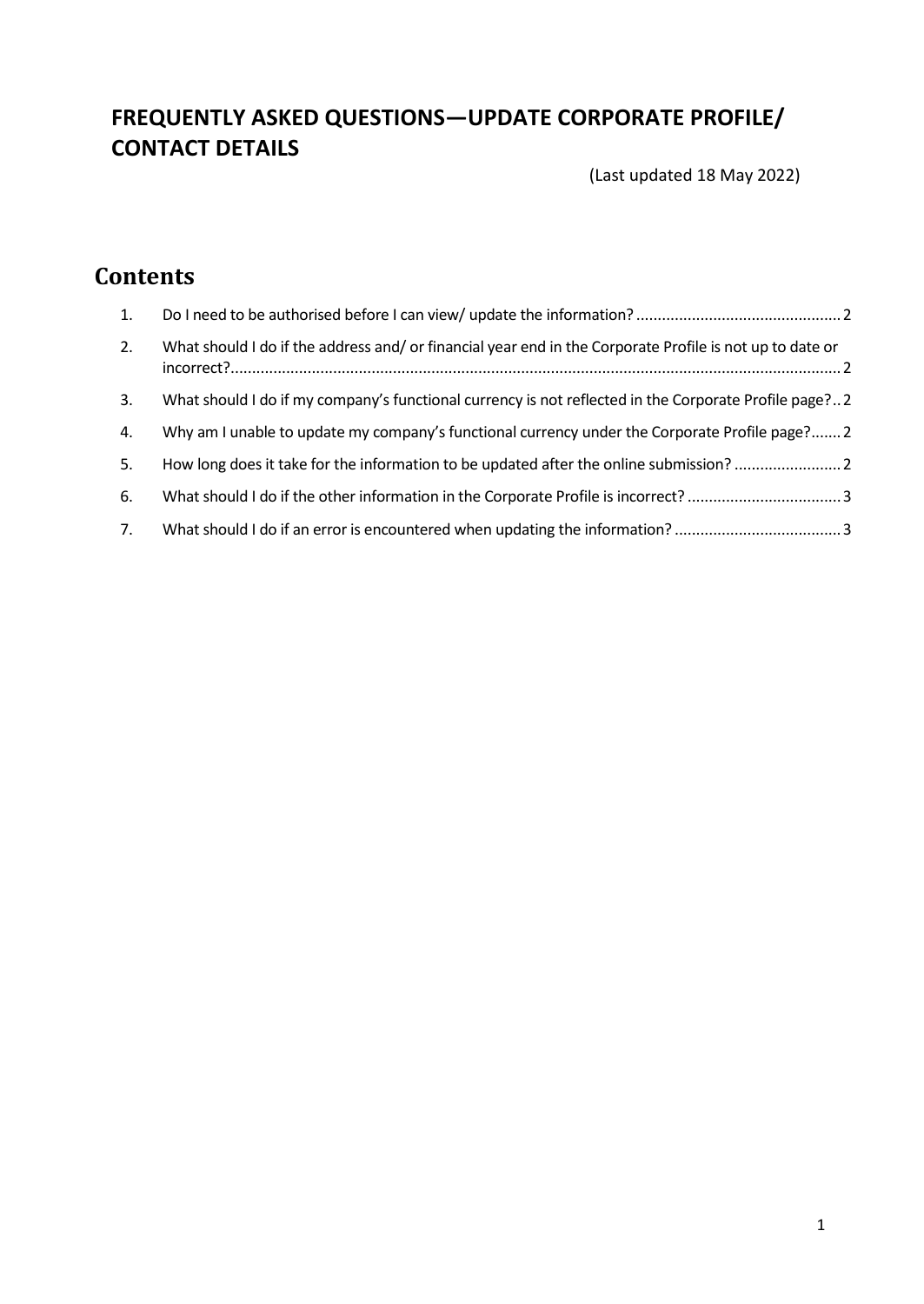### <span id="page-1-0"></span>**1. Do I need to be authorised before I can view/ update the information?**

Yes. The company's staff or staff of your appointed tax agent firm has to be authorised in Corppass to access the information. In addition, only staff authorised with an 'Approver' role can update the contact details or functional currency of the company.

## <span id="page-1-1"></span>**2. What should I do if the address and/ or financial year end in the Corporate Profile is not up to date or incorrect?**

Companies registered with the Accounting and Corporate Regulatory Authority (ACRA) will have to update their change of address and financial year end with ACRA a[t BizFile+.](https://www.bizfile.gov.sg/) IRAS will update its records based on the information filed with ACRA as follows:

| Changes filed with                                    | Records at IRAS will be   |                                                                                                                                                     |
|-------------------------------------------------------|---------------------------|-----------------------------------------------------------------------------------------------------------------------------------------------------|
| <b>ACRA from</b>                                      | updated by                | <b>Example</b>                                                                                                                                      |
| Week beginning from every<br>Sun to the following Sat | Fri of the following week | For changes filed with<br>ACRA between 6 Mar<br>2022 (Sun) to 12 Mar<br>IRAS'<br>(Sat),<br>2022<br>records will be updated<br>by 18 Mar 2022 (Fri). |

For foreign companies that are not registered with ACRA, the change in address and financial year end can be updated online via this portal by any authorised staff of the company or the appointed tax agent firm who has been assigned an 'Approver' role.

#### <span id="page-1-2"></span>**3. What should I do if my company's functional currency is not reflected in the Corporate Profile page?**

If you are authorised as an "Approver" in Corppass for "Corporate Tax (Filing and Applications)", you can update the functional currency in the Corporate Profile Page. If your company's functional currency is in non-Singapore dollars, please ensure that it is updated before proceeding to file the company's Corporate Income Tax Return (Form C-S/ Form C-S (Lite)/ Form C).

#### <span id="page-1-3"></span>**4. Why am I unable to update my company's functional currency under the Corporate Profile page?**

Only a person authorised as an "Approver" in Corppass for "Corporate Tax (Filing and Applications)" can update the company's functional currency.

#### <span id="page-1-4"></span>**5. How long does it take for the information to be updated after the online submission?**

Other than address and financial year end, the other information such as contact details and functional currency will be updated immediately upon successful submission. You can view the updated contact details online.

For address and financial year end update which are available only for foreign companies not registered with ACRA, you can expect the request to be processed within 3 working days. You may login to view the address and financial year end at a later date.